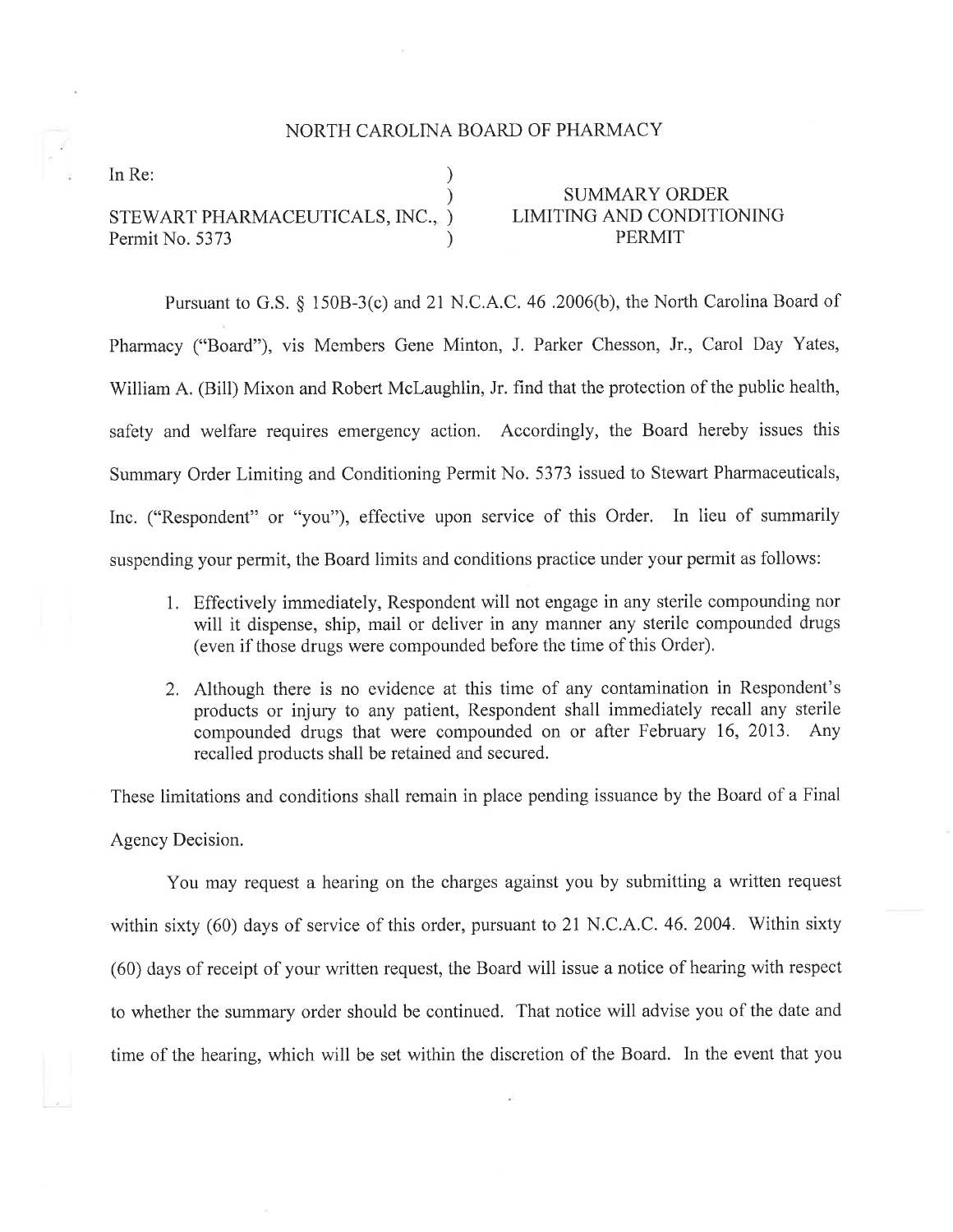request a hearing, this summary order remains in effect until the issuance of a further decision by the Board.

If you do not request a hearing as set forth above, you waive the right to contest the Board's decision and the summary order imposed upon you. However, you retain the right to file a written petition for lifting of the limitations and conditions on your permit. The Board will set a hearing at a time and place within its discretion and will rule on the petition, in its discretion, under its duty to consider the public health, safety and welfare.

By Order of the Board, this  $\frac{1}{\hbar}$  day of March, 2013.

NORTH CAROLINA BOARD OF PHARMACY

VIL Jack W. Can **Executive Director**